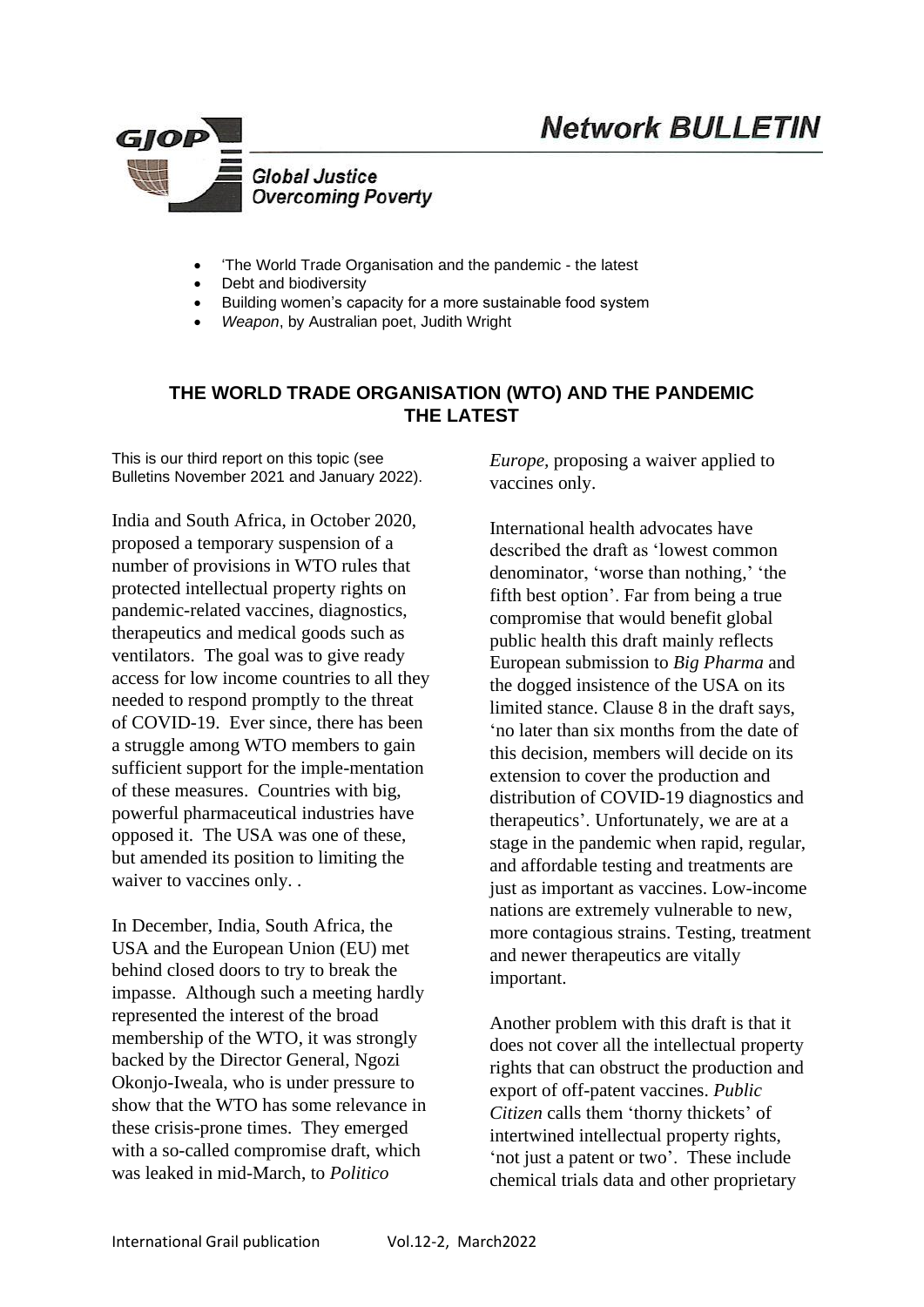information that are treated as protected trade secrets by the WTO.

Next step: At some point soon, our countries will be asked to vote *yes* or *no* to a deeply flawed proposal. If there is any chance to make the waiver more effective

by covering more than vaccines, and more than patents, our countries should take every opportunity to do so.

*Source: Stewart Trew, 'A trade news bulletin' from the Canadian Centre for Policy Alternatives, March 22, 2022. Condensed and edited by Mary Boyd*

# **DEBT AND BIODIVERSITY**

According to the Third World Network, addressing debt is crucial to halting biodiversity loss. Longstanding economic pressures have been, and are, pushing countries into decisions that result in diminishing biodiversity. Many countries have developed patterns of trade and investment and financial structures, all of which cause biodiversity loss. Hence, proposals on the table to address '**wi**despread indebtedness in developing countries', at the Convention on Biological Diversity (CBD) helds in Geneva, 14-29 March, 2022.

The CBD is the primary international treaty that aims to ensure the conservation of biodiversity, the sustainable use of its components and the fair and equitable sharing of the benefits arising out of the use of genetic resources. Parties to the CBD are currently negotiating a post-2020 Global Diversity Framework (GDF), with specific goals and targets to guide countries in meeting their obligations. Debt has not previously been on the CBD agenda specifically, but there is increasing urgency to address the structural causes of biodiversity loss, including the economic factors that push countries into debt.

### **There are three primary ways that debt should be considered:**

1. Attached to sovereign debt and its repayment are a number of conditions that often require developing nations to depend on mining their raw materials (extractive industries) and exporting these and other products in order to earn foreign currency. This drives biodiversity loss further. The CBD Executive Secretary, Elizabeth Maruma Mrema, has affirmed that it will be difficult to achieve CBD objectives without addressing, for example, agricultural expansion in the Global South, driven by this need to 'earn hard currency to pay their debts to international lenders' (iv).

- 2. The same conditions and repayment terms are also an impediment to government spending on public needs and services, including the conservation and sustainable use of biodiversity. Public funding is simply not available for biodiversity objectives and the mobilizing of resources to achieve them.
- 3. Developed nations need to take account of the ongoing ecological debts, including significant losses of biodiversity, being incurred in developing nations and compensate them. These debts should be recognized in the way funds for CBD targets are raised and distributed.

Currently, Target 15 of the draft of the Global Diversity Framework recognises that finances have a large impact on biodiversity and it seeks to address this, requiring standards of disclosure and riskbased frameworks for companies and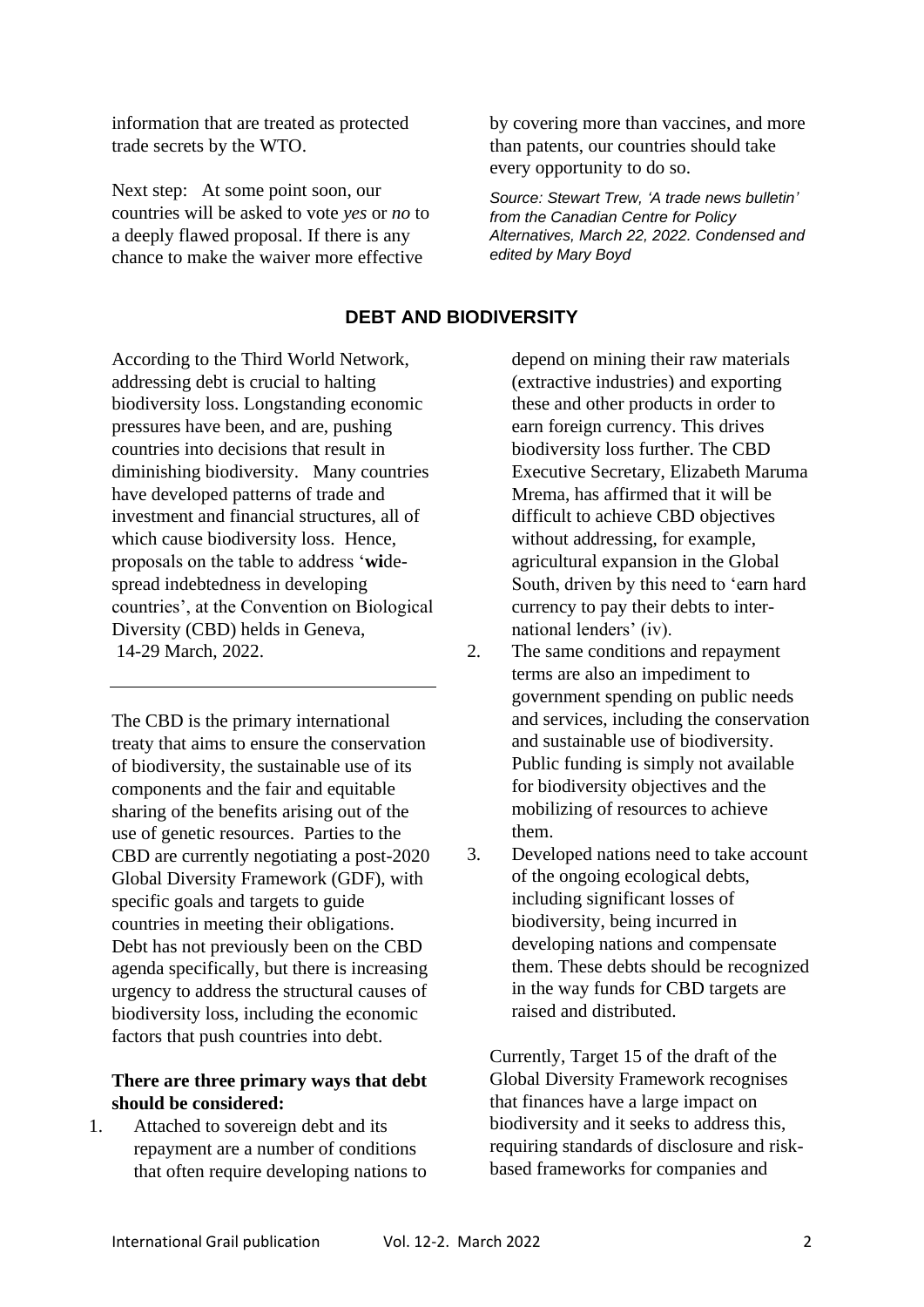investors. Target 16 places emphasis on responsible personal consumption in line with biodiversity objectives. However, there are also equity aspects that are not 'addressed, e.g., developing countries' dependence on extractive exports.

One study of 65 nations found that 'higher levels of debt service, structural adjustment and primary sector exports are associated with higher numbers of threatened mammals and birds.' However, this requires more study.

Developing countries' debt is estimated at \$11 trillion; and the servicing of that debt is an estimated \$3.4 trillion annually. One study concludes that developing country resources flowing toward foreign debt repayment tripled from 2011 to 2020.

These patterns correlate with falling domestic spending. Now, countries' climate vulnerabilities are being assessed by credit rating agencies, leading to an increase in interest rates on sovereign debt for the most vulnerable. This in turn leads to increased borrowing costs at a time when the crisis in the world economy today is that of unstainable sovereign debt. Adding insult to injury, the Group of 20 Finance Ministers and Central Bank Governors met in Jakarta on 17-18 February 2022 to discuss global economic recovery, yet offered no new actions to combat the debt crisis.

*Source: Third World Network (TWN), 'Info Service on Finance and Development' (4 Feb.2022) 'Info Service on Biodiversity' and 'Traditional Knowledge' (3 March2022). Edited by Mary Boyd.* 

### **BUILDING WOMEN'S CAPACITY FOR A MORE SUSTAINABLE FOOD SYSTEM**

Agribusiness companies try to convince farmers to use chemical pesticides, claiming it makes the work easier and helps to produce higher yields. What they don't say is that pesticides destroy biodiversity, make the soil toxic and kill earthworms, butterflies, bees and other organisms. Research in Kenya has found alarming levels of pesticides in fresh foods, which are partly responsible for increases in cancer and other diseases due to the carcinogenic components they contain. Many of the pesticides available in Kenya have been abolished by law in other countries. Unfortunately, the weak legislative systems in Africa are leading to the continent's becoming a dumping ground for what is no longer useful in other parts of the world. This is the sad reality that many farmers don't know or are not allowed to know.

Farmers often say that 10 or 20 years ago, they grew food without using any chemicals. Now they do: prior to seeding, when crops are growing and even during harvest. Often, they say that while these chemicals increased production initially, yields are now declining. *Leonida Odongo*, a community educator and food justice activist, is one who is building capacity for a more sustainable food system in Kenya. Her programs bring farmers together to reflect on their experience. For example, they are asked to bring a glass of soil from their farm and to count how many leaves, earthworms and other organisms they can spot. If there are no leaves, it means there are no microorganisms. If there are no earthworms, it means that chemicals have killed them. With no leaves and micro-organisms, it also means that there is no humus in the soil. Then together they reflect on the